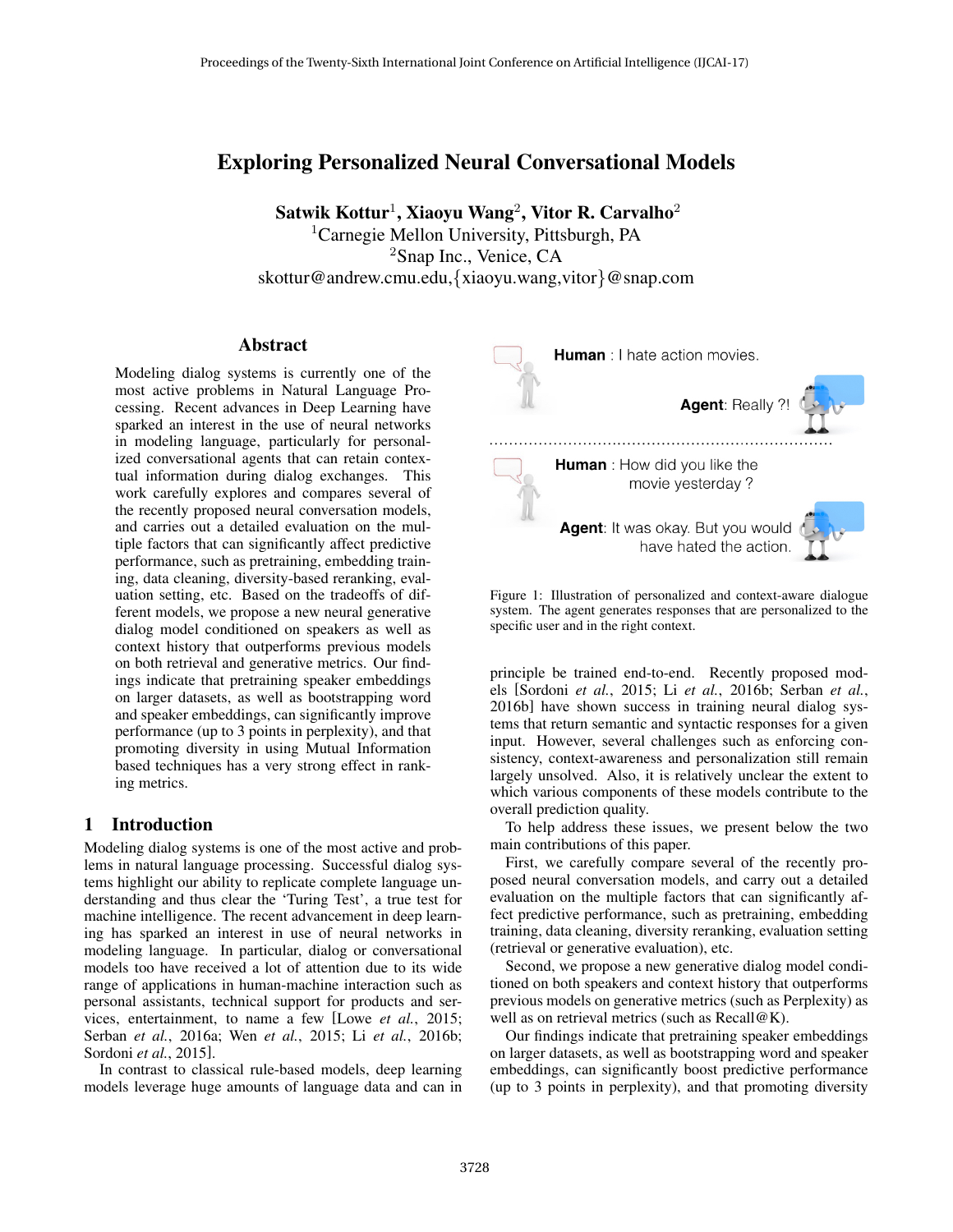via Mutual Information based techniques has a strong effect in ranking metrics.

The paper is organized as follow: Sec. 2 discusses some of related work in conversational agents. We introduce our model along with other baselines in Sec. 3, followed by description of the datasets used in Sec. 4. Our experimental details including training procedure, model variants and evaluation, are elaborated in Sec. 5. Finally, we present our results in Sec. 6 and conclude with discussions in Sec. 7.

## 2 Related Work

Conversation exchanges have traditionally been modeled using heuristics, templates, hand-crafted rules or statistically learning parts of (a usually complex) dialog system from relatively small amounts of data. However, the recent availability of large amounts of conversation data has opened the gates for the creation of several data-driven dialog models. For instance, using millions of Twitter conversation exchanges, Ritter et al. [Ritter *et al.*, 2011] modeled dialog responses as generated from dialog questions using a phrase-based statistical machine translation system. One of the main advantages of data-driven models is that they can be created in an endto-end manner, that is, purely derived from its input data and with no explicit bias or assumptions on dialog structure.

In addition to the availability of large dialog collections, recent advances in Deep Learning have led to significant improvements on several NLP tasks. Works on distributed representation of language [Mikolov and Dean, 2013], neural language models [Bengio *et al.*, 2003] and sequence-tosequence learning [Sutskever *et al.*, 2014] have significantly changed the state-of-the-art landscape in NLP. One of the first attempts of neural dialog models was proposed by Vinyals and Le [Vinyals and Le, 2015], where a dialog response is generated from a dialog question (or previous sentence) in a sequence-to-sequence framework. Further improvements on this generative modeling idea were later explored in [Li *et al.*, 2016b], [Sordoni *et al.*, 2015], [Serban *et al.*, 2015a] and [Galley *et al.*, 2015].

Instead of generating sentences in dialogs, another plausible approach to conversation modeling is to retrieve the best possible answer from a large collection of previous dialogs. For instance, Ameixa et al [Ameixa *et al.*, 2014] used movie subtitles to retrieve good answers to out-of-domain questions. More recently, Al-Rfou et al. [Al-Rfou *et al.*, 2016] utilized an enormous amount of dialog data derived from Reddit and created a personalized and contextualized neural ranking model able to retrieve the best answers from a large collection. Kannan et al. [Kannan *et al.*, 2016] proposed a smart reply system for email where relevant pre-selected answers are ranked according to the incoming message contents.

Our proposed model draws inspiration from the ideas of [Serban *et al.*, 2015a] and [Al-Rfou *et al.*, 2016], but extends them to contextualize in a generative model both *personas* as well as previous dialog contexts. More importantly, we provide a comprehensive evaluation, revisiting various assumptions on the training procedure of these models (and its components), and how each one affect their final performance in both generation and retrieval settings.

#### 3 Models

In this section, we first introduce notation and briefly overview GRU [Cho *et al.*, 2014], the underlying recurrent neural network (RNN) for all the models. We then discuss some baselines for our work that either do not consider one of context and personalization or both. Finally, we describe our proposed conversational model that conditions on both the history and speaker information.

#### 3.1 Notation

Models in this work are trained using a dataset of conversations with multiple participant speakers (see Sec. 4 for details). A conversation  $C_i$  is an ordered set of pairs of turn  $D_i^j$  and speaker of the turn  $S_i^j$ , i.e.,  $C_i$  =  $\{(D_i^1, S_i^1), (D_i^2, S_i^2), \cdots, (D_i^n, S_i^n)\}\$ . Each turn itself is a collection of words uttered by the corresponding speaker,  $D_i^j = \{w_{i1}^j, w_{i2}^j, \cdots, w_{in}^j\}$ . For sake of brevity, we ignore i indexing the conversations. All our language models predict the distribution of the next word conditioned on previous information at each time step. The difference in the extent of information used from previous turns gives rise to different models that we aim to compare in this work.

#### 3.2 Gated Recurrent Unit (GRU)

GRU [Cho *et al.*, 2014] is used to model a sequence of inputs, e.g., words in a sentence in our case. For a sentence  $W =$  $\{w_1, w_2, \cdots, w_n\}$ , a GRU associates hidden state  $h_t$  for each time step. At every time step, the hidden state from previous time step  $h_{t-1}$  and current member from the sequence  $w_t$ form the input. These inputs are used to evolve the hidden state to give  $h_t$ , by means of update and reset gates denoted by  $z_t$  and  $r_t$  respectively. Finally, the evolved hidden state at current time step  $h_t$  is also used to predict the distribution of the next word  $w'_{t+1}$  over a vocabulary through a softmax transformation. With  $\sigma(.)$  being the sigmoid function, the update equations are given as follows:

$$
z_t = \sigma(W_z \cdot [h_{t-1}, w_t]) \tag{1}
$$

$$
r_t = \sigma(W_r \cdot [h_{t-1}, w_t]) \tag{2}
$$

$$
\tilde{h_t} = \tanh\left(W \cdot \left[r_t * h_{t-1}, w_t\right]\right) \tag{3}
$$

$$
h_t = (1 - z_t) * h_{t-1} + z_t * \tilde{h_t}
$$
 (4)

$$
w'_{t+1} = softmax(W_o \cdot h_t) \tag{5}
$$

where  $*$  represents element-wise multiplication and  $w's$ are embeddings for the corresponding words. Matrices  $W_z, W_r, W, W_o$  are parameters learnt by optimizing a loss function for given train data, depending on the task at hand. In a simple setting, one could maximize the probability of observed next word as predicted by GRU.

#### 3.3 Baselines

For quantitative comparison, we train the following neural models as baselines. Additionally, we also consider a statistical language model, an n-gram (where  $n = 5$ ) model with Kneser-Ney smoothing [Kneser and Ney, 1995].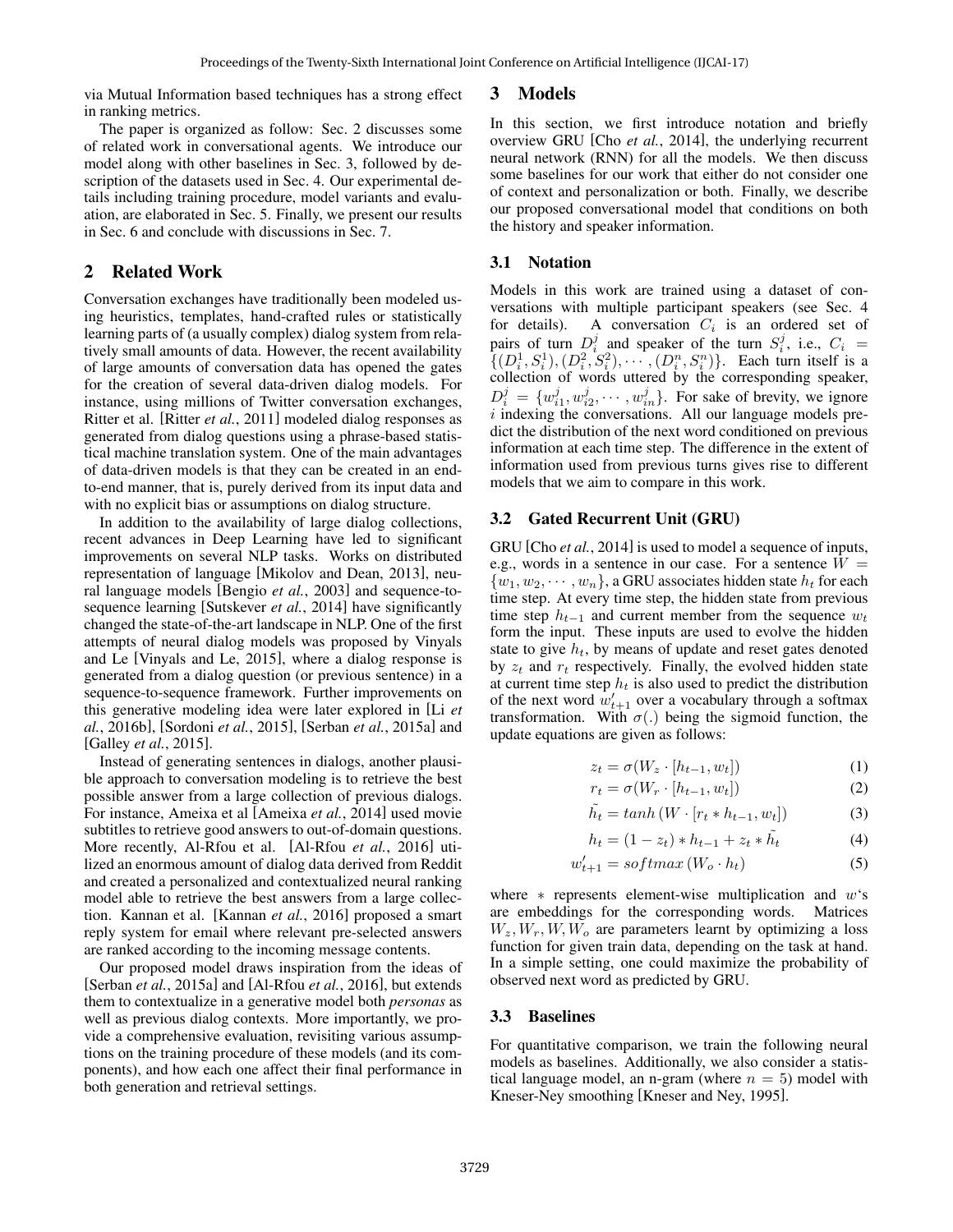Encoder-Decoder: Neural conversational model [Vinyals and Le, 2015] couples two RNNs, an encoder and decoder, and learns to predict a novel response for a given input sentence. This approach does not consider speaker information and is dyadic in nature, i.e., the next response is dependent only on the current dialog and independent of other information. We call this enc-dec baseline, and the language model is shown below:

$$
P(w_{t+1}^j | w_1^j, \cdots, w_t^j, D^{-j}, S^{-j}, S^j)
$$
  
=  $P(w_{t+1}^j | w_1^j, \cdots, w_t^j, D^{j-1})$  (6)

Here,  $D^{-j}$  denotes the set of all previous turns upto j, i.e.,  $D^{-j} = \{D^1, D^2, \cdots, D^{j-1}\}\$ . Similarly for speakers  $S^{-j}$ .

Persona-only: Next we consider the persona-based conversational model [Li *et al.*, 2016b] that extends the basic encoder-decoder model by including speaker as an additional input for both encoder and decoder RNNs. In particular, we consider the speaker-addressee model of [Li *et al.*, 2016b] and call it persona. The distribution of next word at a given time step is as follows:

$$
P(w_{t+1}^j | w_1^j, \cdots, w_t^j, D^{-j}, S^{-j}, S^j)
$$
  
=  $P(w_{t+1}^j | w_1^j, \cdots, w_t^j, D^{j-1}, S^{j-1}, S^j)$  (7)

Thus, the language model is dependent on the speaker of the current and previous turns, achieving personalization while generating novel responses to sentences.

Context-only: The Hierarchical Recurrent Encoder-Decoder [Serban *et al.*, 2016b] captures contextual cues through a high level, context RNN that updates its hidden for every turn in a conversation and is learnt on top of encoderdecoder RNNs. However, it does not encapsulate any personalization information and thus forms the context baseline for our experiments. For details, we refer the reader to [Serban *et al.*, 2015a]. The language model in this case is as follows:

$$
P(w_{t+1}^j | w_1^j, \cdots, w_t^j, D^{-j}, S^{-j}, S^j)
$$
  
=  $P(w_{t+1}^j | w_1^j, \cdots, w_t^j, D^{-j})$  (8)

Notice the dependence of the next word on all of the previous turns, thereby retaining the context information through history. However, in practice, history is truncated and only past few turns are considered.

#### 3.4 CoPerHED Model

Our model Context-aware, Persona-based Hierarchical Encoder-Decoder (CoPerHED) is a hybrid of persona-based [Li *et al.*, 2016b] and context-aware [Serban *et al.*, 2016b] neural conversational models. By combining the two, we condition the language model both on the context of conversation as well as the speaker information for current and previous turns, thus achieving the desired personalization while generating novel responses. The proposed model architecture is depicted in Fig. 2. Akin to [Li *et al.*, 2016b], speaker information for the current and previous turns is fed into the RNN as an additional input. Context-awareness is achieved similar to the hierarchical model in [Serban *et al.*, 2016b], where an additional RNN summarizes information at the level of turns. Thus, CoPerHED has access to entire history both in terms of context and speaker persona while predicting the next word. The language model is therefore dependent on sentences and speakers in previous turns along with current speaker. We now detail three constituents:

Encoder: An encoder is simply a RNN used to convert a sentence into an encoded vector. The hidden state of encoder RNN for  $j^{th}$  turn  $h_t^j$  is evolved by feeding one word at each time step along with current speaker annotation. Representations for all the words and speakers are jointly learnt as embeddings in the model. The final hidden state  $h_n^j$  after processing all the words in the sentence is used as a representation for the entire sentence, and forms the input to the context RNN as shown in Fig. 2. If  $s^j$  denotes the speaker embedding for the current turn, then:

$$
h_t^j = GRU(h_{t-1}^j, \left[w_t^j, s^j\right])
$$
\n<sup>(9)</sup>

where  $GRU(.)$  denotes the GRU function (see Sec. 3.2). Notice that the speaker persona  $s^j$  is fixed for all time steps for the given turn.

Context RNN: Encoded representations for sentences at each turn in the conversation is processed by the context RNN. This helps retain relevant information from the previous turns and serves as context for predicting responses. Similar to [Serban *et al.*, 2016b], CoPerHED constitutes a hierarchy of RNNs with context RNN working at a turn-level in a conversation while language RNN (GRU in this case) works at a word-level in every turn. Let  $q_i$  denote the hidden state of context RNN at  $j^{th}$  turn, then:

$$
g_j = GRU(g_{j-1}, h_n^j) \tag{10}
$$

Decoder: Similar to encoder, decoder RNN processes words one at a time to predict the distribution of the next word. The current word, speaker for the current turn and the hidden state from context RNN are its inputs. Using  $\hat{h}_t$  to represent the hidden state of the decoder, we have:

$$
\hat{h}_t^{j+1} = GRU(\hat{h}_{t-1}^{j+1}, [w_t, s^{j+1}, g_j])
$$
\n(11)

The probability of next word is given from  $\hat{h}_t^{j+1}$  similar to Eq. 5. Training is carried out by maximizing the loglikehood of  $w_t^{j+1}$  predicted by the decoder.

#### 4 Datasets

To evaluate our method, we need a dataset with everyday, free form natural language conversations between multiple people. Such a dataset would help capture and condition the language model on both desired aspects–context of conversation and persona of speaker. To this end, we choose three datasets comprising of subtitles from famous movies and TV shows as they are good sources for *teaching and learning spoken language features* [Forchini, 2009].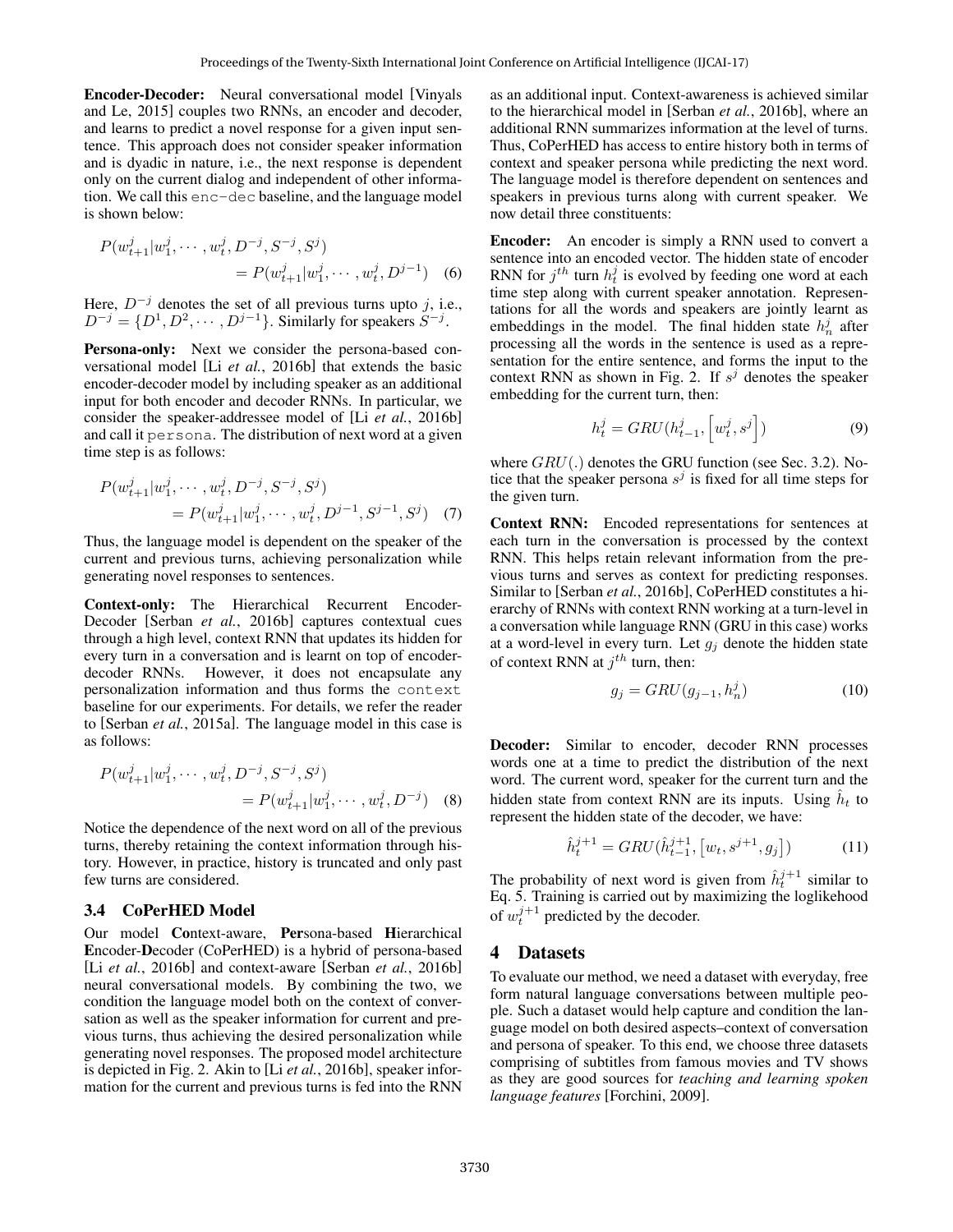

Figure 2: Architecture of CoPerHED explained with an example. Speakers are labeled with single letter for brevity. *Joey: i am not feeling good.; Chandler: what happened?; Joey: i might have cold.; Ross: get well soon*. The encoder RNN admits an additional input for speaker. The final hidden state of encoder, used as representation for the turn, is processed by context RNN. The output of context RNN is fed into decoder RNN along with current word and next speaker, to generate novel responses.

Movie-DiC dataset: The *Movie-DiC* dataset [Banchs, 2012] was collected through The Internet Movie Script Data Collection (IMSDb)<sup>1</sup>, which contains publicly available movie subtitles. The dataset has around 132K conversations from 753 movies that comprises of roughly 764K turns. It has explicit speaker annotations and retains the order of turns in a given conversation making it a good choice to train our model.

TV-Series dataset: We use freely available transcripts for two American television comedy shows, Friends<sup>2</sup> and The Big Bang Theory<sup>3</sup>, to construct our TV-Series dataset. We parse the corresponding HTML pages to extract all the turns preserving the conversation structure and speaker annotations. There are around 4.4K conversations with a total of 93K speaker turns in this dataset. Due to the small size, we do not train directly on this dataset but instead finetune a model pre-trained on a larger dataset to avoid overfitting.

SubTle dataset The third dataset we consider is the Sub-Tle [Ameixa *et al.*, 2014], which is an enormous, non-dialog corpus extracted from movie subtitles. It has around 5.5M pairs of turns without speaker annotations and hence is not favorable to directly train our model. However, we use it to pre-train giving us a strong language prior as discussed in Sec. 5.3.

<sup>1</sup>http://www.imsdb.com/

<sup>2</sup>http://transcripts.foreverdreaming.org/ viewforum.php?f=159

|                 | Movie-DiC | <b>TV-Series</b> | <b>SubTle</b> |
|-----------------|-----------|------------------|---------------|
| Total convs.    | 38.3K     | 4.40K            | 5.50M         |
| Total turns     | 437K      | 93.2K            | 11.0M         |
| <b>Tokens</b>   | 6.00M     | 1.29M            | 96.5M         |
| <b>Speakers</b> | 1.79K     | 60               |               |
| Turns/speaker   | 3.35K     | 21.6K            |               |

Table 1: Dataset statistics after preprocessing (Sec. 5.1).

## 5 Experiments

We now explain the setup to train and evaluate our conversational model that is context-aware and conditions on the persona of the speaker.

#### 5.1 Data Preprocessing

The datasets (Sec. 4) are preprocessed as follows. We follow [Serban *et al.*, 2015b] and tag named entities using the NER tagger from the standard NLTK library [Bird *et al.*, 2009] and replace them with placeholders (e.g. <*PERSON*>, <*PLACE*>, etc.). Next, we split the dataset into three nonoverlapping partitions – train  $(80\%)$ , validation  $(10\%)$  and test  $(10\%)$  We then construct our vocabulary by considering only the words that occur at least 10 times in the dataset. All of the remaining words are replaced with an unknown token  $(*UNK*)$ . Similarly, speakers who have at least 50 turns in the training set are considered while the remaining are mapped to an unknown speaker (<*UNS*>). Table 1 shows the statistics after dataset preprocessing. TO be able to generalize, we use the same vocabulary of size 10.4K obtained from train data of Movie-DiC, for all the datasets.

<sup>3</sup>https://bigbangtrans.wordpress.com/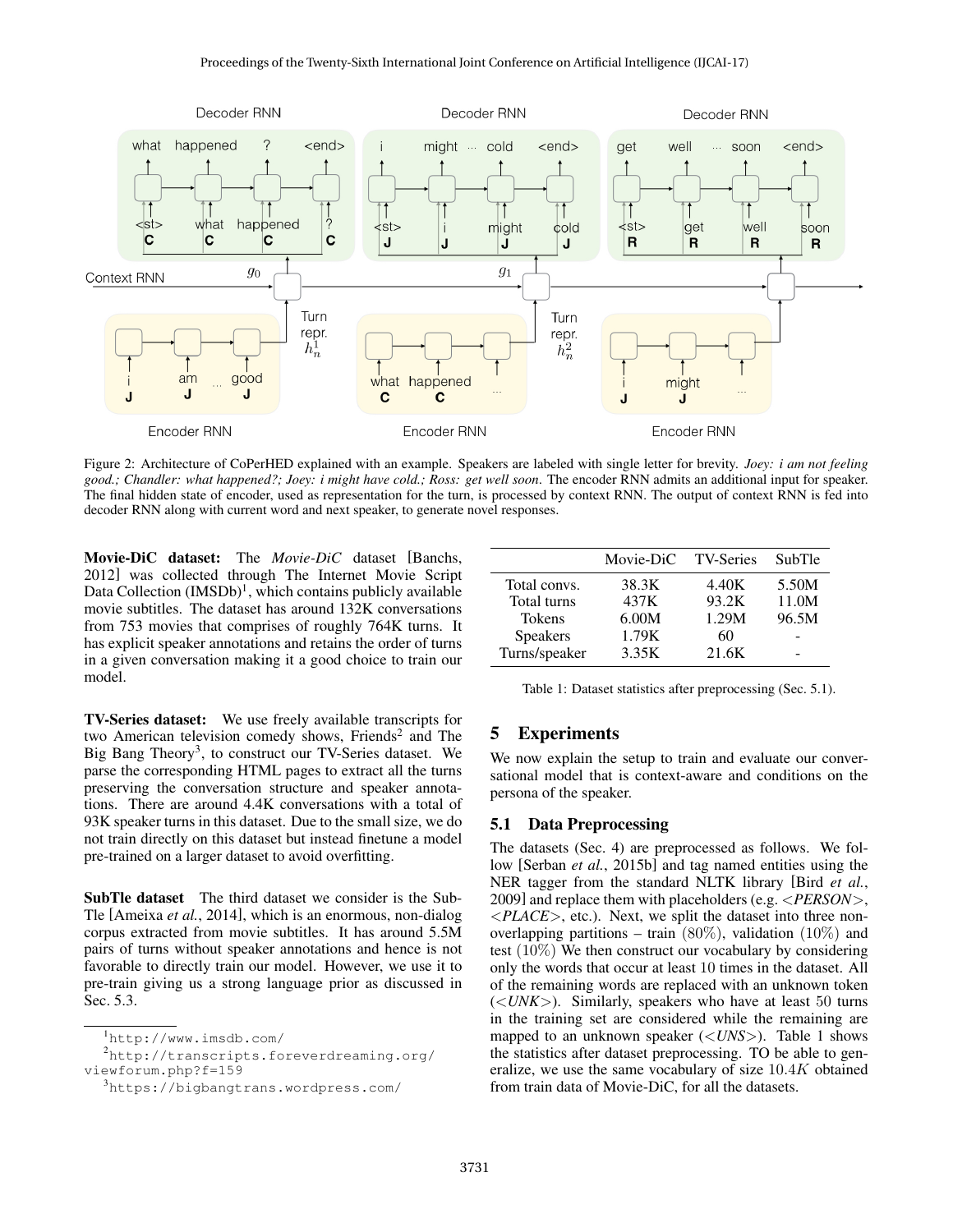| Model      | smp   | w2v   | spk   | bth   | pre   |
|------------|-------|-------|-------|-------|-------|
| Kneser-Ney |       |       | 56.58 |       |       |
| enc-dec    | 42.80 | 41.35 |       |       | 35.22 |
| persona    | 42.74 | 41.43 | 42.16 | 40.89 | 35.01 |
| context    | 42.30 | 41.15 |       |       | 33.95 |
| CoPerHED   | 41.35 | 40.56 | 41.07 | 39.82 | 33.66 |

Table 2: Perplexity for various models in the generative task on Movie-DiC dataset. Lower the better. CoPerHED outperforms other baselines in all the settings (std:  $\pm 0.1$ ).

### 5.2 Training

We use the deep learning framework Torch [Collobert *et al.*, 2011], to build and train our models by minimizing the loglikelihood of tokens predicted by the language model. To perform fair comparisons across all the model architectures, we use 2-layered Gated Recurrent Unit (GRU) for both the encoder and decoder with a dropout [Srivastava *et al.*, 2014] of 0.2. The parameters of the network are learnt through standard back-propagation algorithm with adam optimizer [Kingma and Ba, 2014]. The learning rate is set to 0.001 and is decayed exponentially to 0.0001 by the end of 10 epochs, after which it is held constant. Gradient values are clipped to within  $[-5.0, 5.0]$  to avoid explosion. Training is terminated once the perplexity on the held-out validation set saturates for the given model. To find the best hyperparameters, we once again use perplexity on validation set across various settings. For all our models, best performance was achieved when:

- Word embeddings size is 300
- Speaker embedding size is 50
- Number of hidden units for encoder/decoder GRU is 300
- Number of hidden units for context GRU is 50

### 5.3 Initialization

Neural models have high learning capacity with a lot of parameters and tend to overfit easily if the size of training dataset is not sufficiently large. Therefore, it is usually advantageous to learn priors either by bootstrapping few parameters or pre-training using a larger general corpus. We experiment with three such settings as explained below:

Bootstrap word embeddings: As discussed in Sec. 3, the model jointly learns semantic representations for one-hot encoded words along with the parameters, using the training dataset. Instead of training them from scratch, one could initialize with representations learnt offline. To this end, we use word2vec [Mikolov and Dean, 2013] trained on a huge corpus of 1 billion words as these capture rich notions of semantic relatedness useful for language models. Specifically, we use the 300-dimension, publicly available  $4$  embeddings.

Bootstrap speaker embeddings: Similar to word embeddings, models dependent on persona learn vector representations for one-hot encoded speakers. Thus, apart from learning them from scratch we also experiment initializing these speaker embeddings with hand-crafted features. In particular, we construct bag-of-words (BOW) feature for all the speakers from training data and reduce its dimension as needed using PCA. It is interesting to observe that even a simple BOW feature improves over random initialization.

Pre-train on SubTle dataset: The performance of a neural model usually gets better with increasing the amount of training data. However, it is not always trivial to find large datasets of required nature either due to expensive annotations or inherent unavailability. In such cases, previous works have shown success while pre-training using an other huge dataset and then fine-tuning on a desired target dataset for the actual task at hand. Following this intuition, we additionally pre-train our models on a much larger SubTle dataset before fine-tuning on the target dataset, which is either the Movie-DiC or TV-Series dataset. As SubTle dataset is neither speaker-annotated nor has entire conversations, we simply assign all speakers to <*UNS*> and treat randomly chosen lines as a conversation for pre-training.

Model Variants: For each language model, we learn variants based on how the weights have been initialized:

- smp: trained with random initialization,
- w2v: bootstrap word embeddings using word2vec,
- spk: bootstrap speaker embeddings using BOW,
- bth: bootstrap both the embeddings,
- pre: use SubTle pre-trained initialization.

#### 5.4 Evaluation

We consider two different evaluation setups as given below:

Generation: Automatic evaluation of probabilistic language models that generate novel responses remains an open problem of research [Liu *et al.*, 2016]. Though it is desired that generated language be sound both syntactically and semantically, its relevance cannot be easily evaluated. Metrics like Perplexity, BLEU, and deltaBLEU, have been adopted from machine translation to understand the performance of such generative models. Following [Serban *et al.*, 2016b], we use perplexity in our study. Perplexity, a measure of likelihood of an unseen test set according to a model, has been used with success in various tasks such as machine translation, image captioning and speech recognition.

Retrieval: Additionally, we consider retrieval as accurate metrics that reflect performance can be used. To evaluate for a turn in a conversation, we consider an answer pool of size N containing the ground truth and  $N - 1$  other, randomly sampled turns from the test set. The generative language model is used to score all the sentences from the answer pool and rerank according to a scoring function. We then use recall@k metric that measures the percent of sentences whose ground truth was ranked in the top-K of the answer pool. We discuss the choice of scoring function in the next subsection. It must be noted that all the neural models are trained with a

<sup>4</sup>https://code.google.com/archive/p/ word2vec/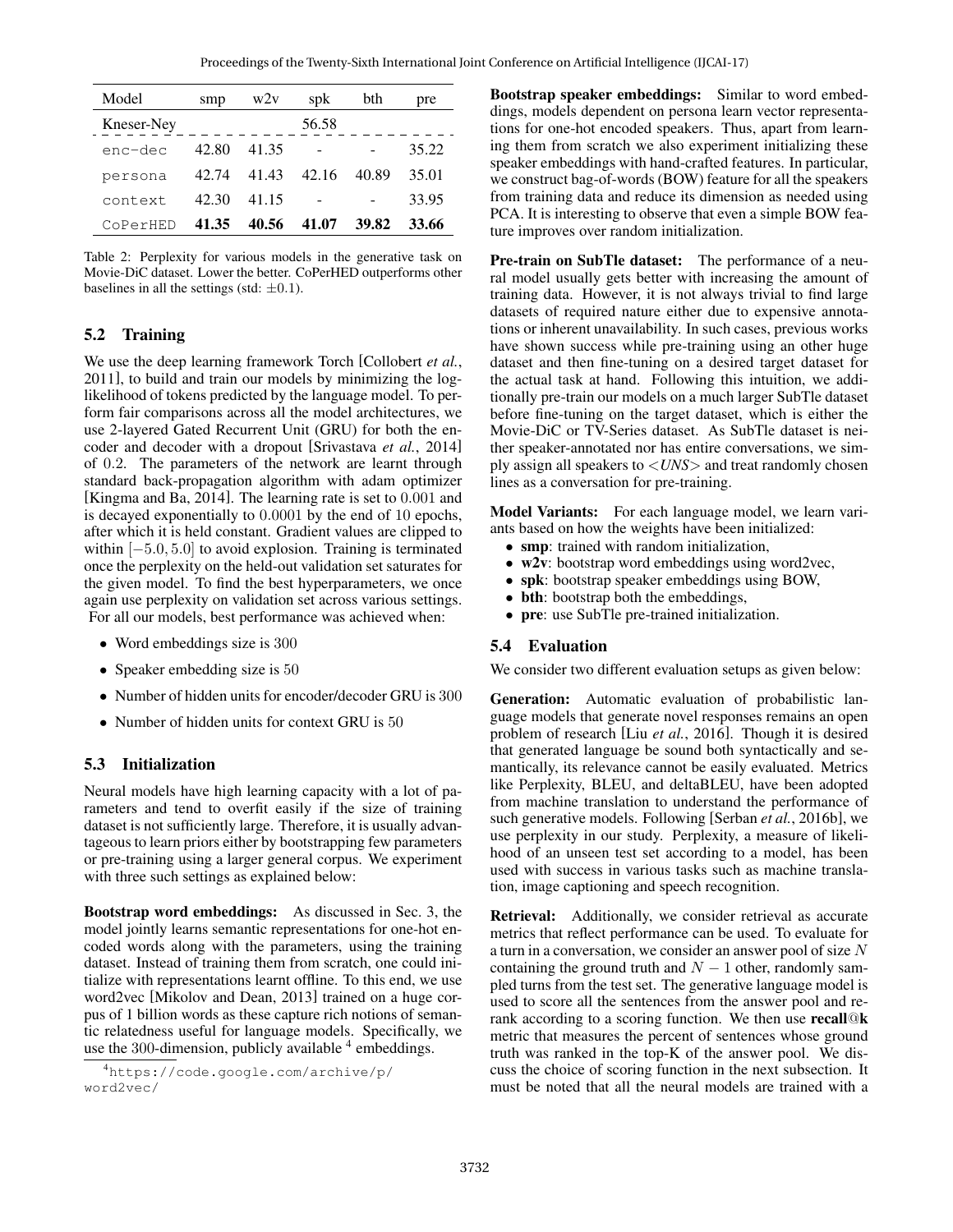Proceedings of the Twenty-Sixth International Joint Conference on Artificial Intelligence (IJCAI-17)

| Model    | smp   |                  | w2v   |       | spk   |       | bth   |       |
|----------|-------|------------------|-------|-------|-------|-------|-------|-------|
|          | R@1   | $R$ ( $\omega$ 5 | R@1   | R@5   | R@1   | R@5   | R@1   | R@5   |
| Random   | 10.00 | 50.00            | 10.00 | 50.00 | 10.00 | 50.00 | 10.00 | 50.00 |
| enc-dec  | 36.66 | 82.14            | 38.23 | 83.77 |       |       |       |       |
| persona  | 37.93 | 83.51            | 38.95 | 84.79 | 40.02 | 85.48 | 41.28 | 87.21 |
| context  | 34.92 | 85.34            | 38.16 | 85.11 |       |       |       |       |
| CoPerHED | 37.57 | 85.64            | 36.25 | 86.02 | 37.92 | 87.02 | 39.40 | 88.06 |

Model Perplexity Kneser-Ney 71.77 enc-dec 34.20 persona 34.63 context 32.08 CoPerHED 31.48 (-8%)

Table 4: Perplexity on TV show dataset. Our model CoPerHED shows an improvement of 8%. We only finetune models on

Table 3: Retrieval results for Movie-DiC dataset with  $N = 10$ . Metrics used are Recall@1 and Recall@5, higher the better. Our CoPerHED improves over other models for R@5. std= $\pm 0.35%$ 

generative loss and therefore are not optimized for retrieval. However, such a retrieval setup would help us understand the discriminative nature of the model and thereby evaluate their ability to capture the underlying language distribution.

## 5.5 Promoting diversity using MI

Generative language models tend to produce safe and generic responses, e.g., *I don't know*, *Yes* and so on. High frequency of such phrases in the train dataset could be a potential reason for such a phenomenon [Serban *et al.*, 2016b]. Recent works [Li *et al.*, 2016a; Wen *et al.*, 2015] mitigate this by either using a diversity promoting objective or re-ranking multiple responses. Following [Li *et al.*, 2016a], we adopt Mutual Information as our scoring function in the retrieval setup. We observed that changing this scoring function from Likelihood to Mutual Information resulted in drastic performance improvement for all the models alike.

# 6 Results

## 6.1 Generative

Tab. 2 summarizes the generative results on the Movie-DiC dataset. Firstly, all the neural models outperform Kneser-Ney smoothing by more than 14 perplexity points. This is intuitive as statistical methods suffer from the curse of dimensionality with increase in size of data. CoPerHED outperforms all the competing baselines in any variant, thus confirming our hypothesis that context-awareness and personalization leads to better conversational modeling. We also see that bootstrapping with either word  $(w2v)$  or speaker (spk) embeddings improves performance for all models alike. In particular, word2vec initialization is more effective as it is pre-trained on Google billion word corpus [Chelba *et al.*, 2013] thereby providing a rich prior. Interestingly, initializing both embeddings (bth) outperforms either one (w2v, spk), suggesting a complementary benefit obtained from each source. However, the best performance in each model is obtained by pretraining on SubTle dataset that is atleast one order of magnitude larger. Pretraining resulted in a drop of atleast 7 perplexity points. This behavior is as expected because neural networks allow successful transfer learning, i.e., pretrain on a huge corpus before fine-tuning on desired, target corpus.

Results for generative setup on TV series is given in Tab. 4. We again find that CoPerHED outperforms all the baselines by around 3 perplexity points resulting in an improvement of 8% over enc-dec.

this dataset due to small size.

## 6.2 Retrieval

We use  $N = 10$  for our experiments on retrieval. Note that we re-use generative models for retrieval task and do not train them discriminatively. Clearly, CoPerHED has the best Recall@5 metric amongst all the competing methods. However, persona seems to outperform other models in terms of Recall $@1$ . We hypothesize that this could be due to stronger persona-based cues while retrieving from an answer pool of  $N = 10$ . To summarize, language prediction in CoPer-HED takes advantage of both personalization and contextawareness, leading to performance improvement over baselines, which we expect to increase further with larger datasets.

# 7 Discussion and Conclusion

In this work, we attempted to better understand generative neural conversation models. We described some of the key components of such models, and carefully investigated issues that can severely affect model performance, including pretraining strategies, speaker and word embeddings initializations, and data cleaning conventions. Using different datasets we observed consistently that pretraining speaker embeddings on larger datasets, as well as bootstrapping word and speaker embeddings appropriately, can have a very positive and noticeable impact on performance.

We also proposed a new neural context-aware and personalized generative dialog model (CoPerHED) that, by jointly accounting for persona and previous dialog context, was able to outperform previous baselines on multiple datasets. We also evaluated all models on a retrieval setting (under the same assumptions), where we observed that promoting diversity via Mutual Information based techniques has a very strong effect in ranking metrics.

As future work, we intend to further investigate the tradeoffs between a retrieval versus a generation setting for dialog modeling. Different settings may be used for different situations. Another future research direction lies on the cold start problem for a brand new speaker. That is, how to better model a new speaker in a well known dialog context.